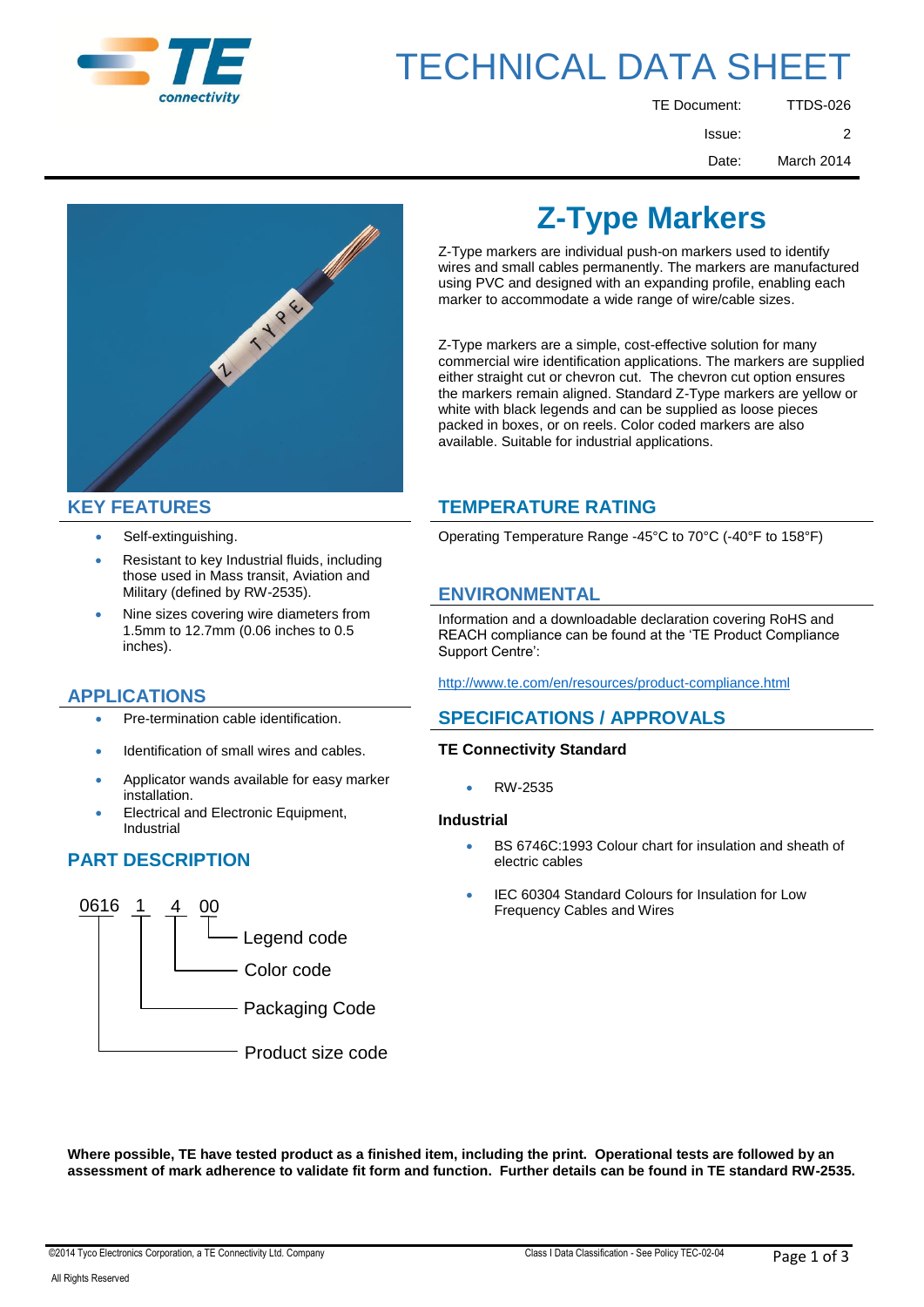

# TECHNICAL DATA SHEET

| <b>TTDS-026</b> | TE Document: |
|-----------------|--------------|
| 2               | Issue:       |
| March 2014      | Date:        |

## **Z-Type Markers**

**APPLICATOR DETAIL**

## **AVAILABLE FORMATS**



**MARKER DETAIL**

## **ORDERING INFORMATION**

| <b>Order Code</b><br><b>Straight cut</b> | <b>Order Code</b><br><b>Chevron cut</b> | Marker<br>size |              | Recommended cable<br>diameter |     | Marker length | Applicator<br>size code | Pack<br>Quantity | Applicator order<br>code |
|------------------------------------------|-----------------------------------------|----------------|--------------|-------------------------------|-----|---------------|-------------------------|------------------|--------------------------|
|                                          |                                         |                | mm           | inches                        | mm  | inches        |                         |                  |                          |
| 0580                                     | 1151                                    | 5              | $1.5 - 2.0$  | $0.06 - 0.08$                 | 4.5 | 0.177         | $\sim$                  | 1000             | $\sim$                   |
| 0581                                     | 1152                                    | $\overline{7}$ | $2.0 - 3.2$  | $0.08 - 0.13$                 | 4.5 | 0.177         |                         | 1000             | 12510000                 |
| 0615                                     | 1153                                    | 9              | $2.5 - 4.0$  | $0.10 - 0.16$                 | 4.5 | 0.177         | 2                       | 1000             | 12520000                 |
| 0616                                     | 1154                                    | 11             | $2.9 - 4.7$  | $0.11 - 0.19$                 | 4.5 | 0.177         | 3                       | 1000             | 12530000                 |
| 0617                                     | 1155                                    | 13             | $3.4 - 5.7$  | $0.13 - 0.22$                 | 4.5 | 0.177         | $\overline{4}$          | 1000             | 12540000                 |
| 0618                                     | 1156                                    | 15             | $3.8 - 6.3$  | $0.15 - 0.25$                 | 4.5 | 0.177         | 5                       | 1000             | 12550000                 |
| 0620                                     | 1157                                    | 18             | $4.3 - 6.9$  | $0.17 - 0.27$                 | 4.5 | 0.177         | 6                       | 500              | 12560000                 |
| 0622                                     | 1158                                    | 23             | $5.5 - 8.9$  | $0.22 - 0.35$                 | 6.0 | 0.236         | $\,$                    | 500              | ۰.                       |
| 0624                                     | 1159                                    | 35             | $7.9 - 12.7$ | $0.31 - 0.50$                 | 6.0 | 0.236         |                         | 250              |                          |

### **PACKAGING CODE**

| <b>Box</b> | Reel                                                |  |
|------------|-----------------------------------------------------|--|
|            | <b>PACKAGING OPTIONS (CHEVRON AND STRAIGHT CUT)</b> |  |

| White marker with black legend  | Boxes, reels |
|---------------------------------|--------------|
| Yellow marker with black legend | Reels        |
| Color coded                     | <b>Boxes</b> |

### **COLOR CODE**

| Code | <b>Marker color</b> | Ink color    | Code | <b>Marker color</b> | Ink color    | Code | <b>Marker color</b> | Ink color    |
|------|---------------------|--------------|------|---------------------|--------------|------|---------------------|--------------|
| 0    | <b>Black</b>        | White        | ↵    | Yellow              | <b>Black</b> | 8    | Grey                | <b>Black</b> |
|      | <b>Brown</b>        | White        | Ð    | Green               | <b>Black</b> | 9    | White               | <b>Black</b> |
| 2    | Red                 | <b>Black</b> | 6    | <b>Blue</b>         | <b>Black</b> |      |                     |              |
| 3    | Orange              | <b>Black</b> |      | Violet              | <b>Black</b> |      |                     |              |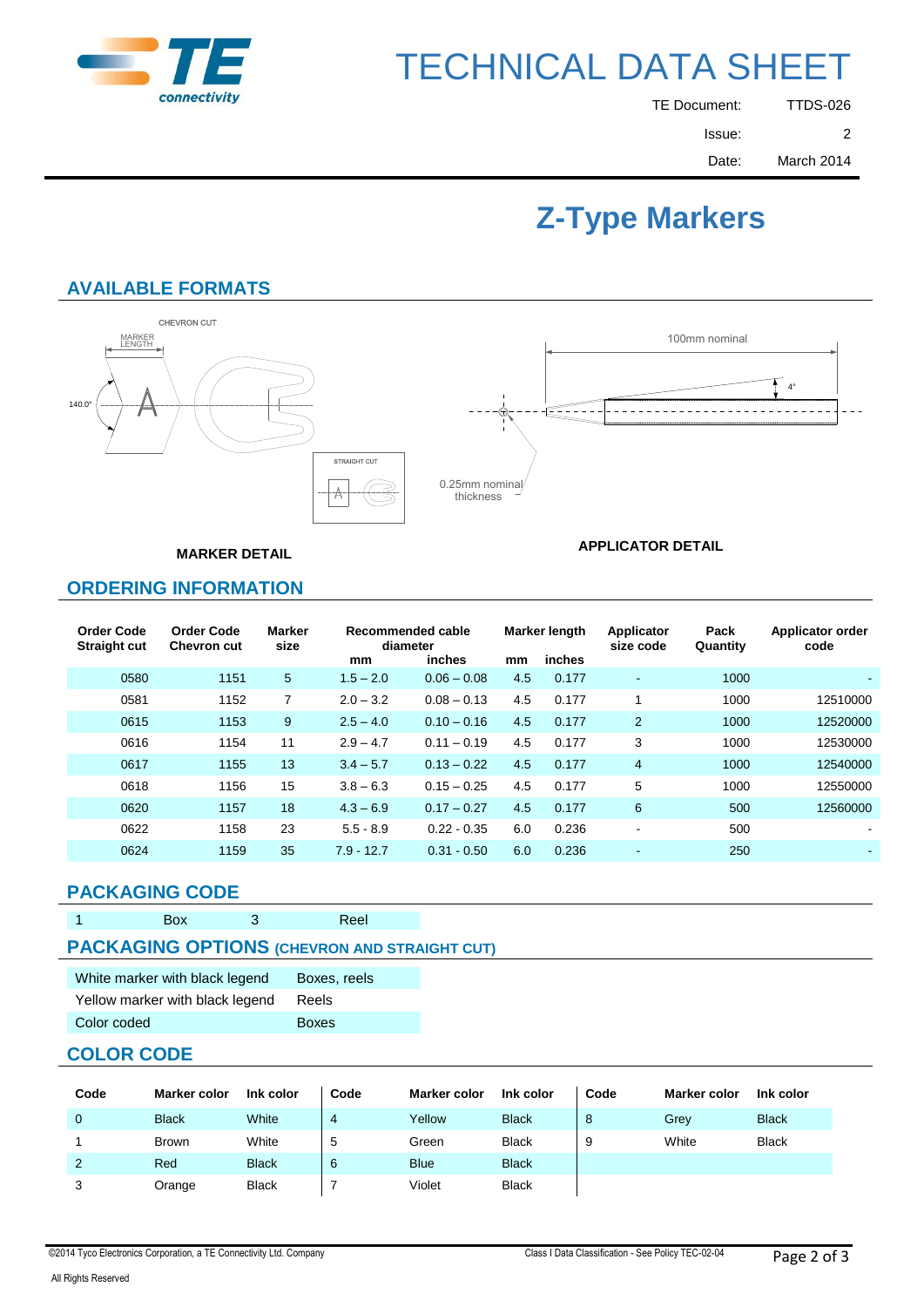

# TECHNICAL DATA SHEET

| TE Document: | TTDS-026   |
|--------------|------------|
| Issue:       | 2          |
| Date:        | March 2014 |

## **Z-Type Markers**

## **LEGEND CODE**

| Legend                  | Code       | Legend       | Code   | Legend       | Code   |
|-------------------------|------------|--------------|--------|--------------|--------|
| $\pmb{0}$               | ${\bf 00}$ | J            | 19     |              | 38     |
| 1                       | $01$       | Κ            | $20\,$ | $\tilde{}$   | 39     |
| $\sqrt{2}$              | $02\,$     | L.           | 21     | Earth        | 40     |
| $\mathbf 3$             | 03         | ${\sf M}$    | 22     |              | 41     |
| $\overline{\mathbf{4}}$ | 04         | ${\sf N}$    | 23     | <b>Blank</b> | 42     |
| 5                       | 05         | $\mathsf O$  | 24     |              | 43     |
| $\,6\,$                 | 06         | $\sf P$      | 25     |              | 44     |
| $\boldsymbol{7}$        | $07\,$     | $\mathsf Q$  | 26     | $\,<$        | 45     |
| $\bf 8$                 | ${\bf 08}$ | ${\sf R}$    | 27     | $\, >$       | 46     |
| $\boldsymbol{9}$        | $09\,$     | $\mathsf S$  | $28\,$ | $=$          | $47\,$ |
| $\mathsf A$             | $10$       | T            | 29     |              | 48     |
| $\sf B$                 | 11         | U            | $30\,$ |              |        |
| $\mathbf C$             | 12         | $\mathsf{V}$ | 31     |              |        |
| $\mathsf D$             | 13         | W            | 32     |              |        |
| $\mathsf E$             | 14         | $\mathsf X$  | 33     |              |        |
| $\mathsf F$             | 15         | Υ            | 34     |              |        |
| $\mathsf G$             | 16         | $\mathsf Z$  | 35     |              |        |
| $\sf H$                 | 17         | $+$          | 36     |              |        |
| T                       | 18         | ٠            | $37\,$ |              |        |

*Order example 06161400: Z-type marker, size 11, yellow, black mark, character O, boxed*

While TE has made every reasonable effort to ensure the accuracy of the information in this document, TE does not guarantee that it is error-free, nor does TE<br>make any other representation, warranty or guarantee that the i *herein, including, but not limited to, any implied warranties of merchantability or fitness for a particular purpose. The dimensions in this document are for reference purposes only and are subject to change without notice. Specifications are subject to change without notice. Consult TE for the latest dimensions and design specifications.*

\*Trademark. TE Connectivity, TE connectivity (logo), and TE (logo) are trademarks. Other logos, product and/or company names may be trademarks of their respective owners.